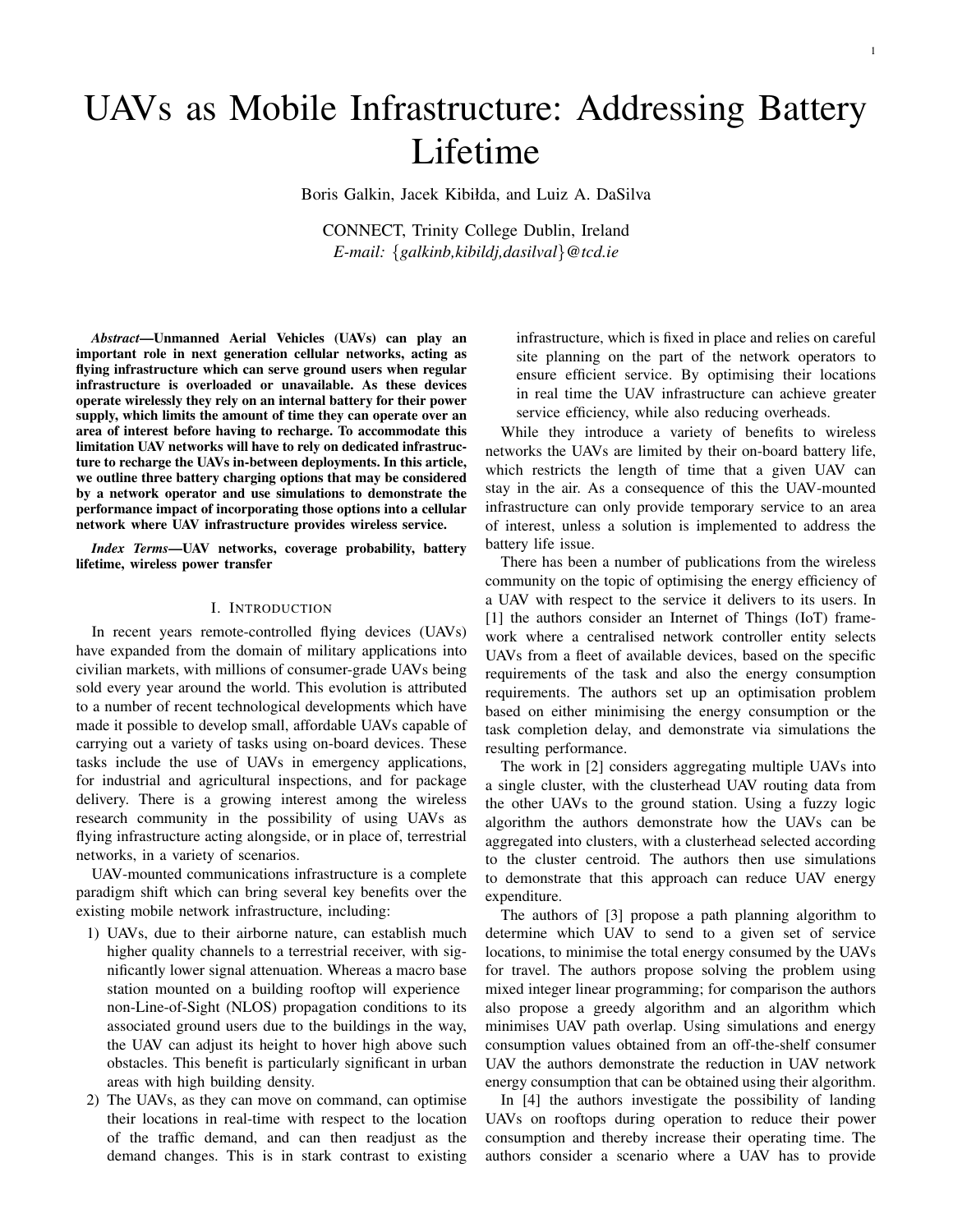service to a number of users and there are several available landing sites on rooftops in the area; the authors optimise the trajectory of the UAV and its velocity to maximise total achievable data rate over a time period of interest.

The reader may note from the above overview of the stateof-the-art that the wireless community tends to consider the battery life issue from the perspective of optimising UAV behaviour, while not considering the impact of the charging infrastructure itself. UAVs are highly flexible devices whose mobility can be leveraged to maximise their performance; however, optimising the UAV mobility is not sufficient for creating a viable UAV network. Network operators must design the UAV network from the ground up to accomodate UAV recharging between deployments, which includes not just designing the UAVs themselves, but also the infrastructure for charging them. There are a variety of ways that ground charging infrastructure can be deployed in an area of interest to support the UAV network: how these deployments will affect the performance of the UAV network and ultimately the service experienced by the users needs to be carefully analysed.

In this article we explore several approaches for a network operator to address the UAV battery lifetime issue and design a UAV network that enables continuous wireless coverage. We evaluate the sort of network performance that can be achieved by implementing various types of charging infrastructure, and we discuss the relative strengths and weaknesses of each approach. Furthermore, we provide a high level overview of the developments being made in the field of battery technology, and demonstrate how they may improve UAV performance in the foreseeable future.

#### II. UAV CHARACTERISTICS

We begin by providing a short discussion on the type of UAVs currently available on the civilian market and which variants we expect to be used for flying infrastructure. UAVs vary greatly in size, with the smallest UAVs weighing less than 1 kg and fitting comfortably inside personal bags, while the larger UAVs are the size of manned aircraft. The variance in size also corresponds to different regulations and restrictions. The Federal Aviation Administration (FAA) and the European Aviation Safety Agency (EASA) currently restrict UAVs with a take-off weight below 25 kg to operate at heights below 120 m, which corresponds to unregulated airspace which manned aircraft do not operate in, whereas the larger UAVs are required to use regulated airspace and coordinate with air traffic control. Companies such as Google and Facebook have expressed interest in using large, higher-altitude UAVs for providing basic wireless connectivity to remote areas with limited existing infrastructure. For dense, urban areas the small, low altitude UAVs are more appropriate, as they are safer to use due to their small size and they can fine-tune their positioning in 3D space in a manner that is unavailable to the larger aircraft. Note that accurate positioning of the UAVs in 3D space may prove challenging in an urban environment, particularly under windy conditions. As accurate positioning and resilience against weather effects are a prerequisite for safe operation in urban areas, we expect UAV platforms to carry dedicated hardware which enables them to accurately adjust their coordinates.

Low altitude UAV designs can be separated into two categories based on their method of flight. The first category of UAVs is referred to as fixed-wing, and corresponds to an airplane design, where UAVs have wings which generate lift from air passing underneath. The second category is the rotorwing, where the UAVs have several rotors with propellors which push air downwards and generate enough thrust to counter the force of gravity on the UAV. Both designs have advantages and disadvantages. The advantage of the fixedwing design is that it allows the UAV to fly with less thrust from its motors due to the behaviour of aerodynamic flow. Less thrust needed to fly corresponds directly to less energy consumed, which means a longer flight time for a given battery. The disadvantage of this design is that the UAV must always be moving forward at a certain minimum velocity to generate enough thrust to stay in the air, and as a consequence it is impossible to keep the UAV hovering above a certain location of interest. It also means that the UAV requires a large open area for take-off and landing, and in a dense urban environment open areas of suitable size may not be available. Because of this, we consider the rotor-wing UAV design to be the most appropriate for operating in an urban environment.

In our previous work [5] we have explored the performance of a low altitude, rotor-wing UAV network operating above user hotspots. We demonstrated that UAVs can leverage their height to find a performance sweet-spot which balances their ability to deliver a wireless signal to a typical user while also minimising the amount of interference the user experiences. The height which gives this optimum performance is a function of the density of the UAVs, their antenna configuration, the Line-of-Sight (LOS) blocking buildings in the environment, and also the size of the user hotspots themselves. We expect that an intelligent UAV network will position UAVs at the heights which give the best performance: the consequence of this is that the UAVs will have to expend a certain amount of their total battery power on getting into position to serve the users, with the exact amount of battery power (and the resulting battery life left) being highly dependent on the environmental parameters.

In the following sections we consider the same UAV small cell use case scenario as in [5], with the UAVs hovering at optimum heights above user hotspots. The network and environmental parameters are taken from [5]. We consider a charging station density of  $1/km^2$  and a user hotspot density of  $5 / km<sup>2</sup>$ . The charging stations and the hotspots are positioned independently of each other, to reflect the fact that in real-world scenarios the locations of the hotspots may not be known in advance, and suitable locations for the charging stations may be limited. UAV power consumption parameters are taken from [6], with a battery weight of 0.4 Kg.

# III. UAV SWAPPING

One of the most straightforward ways of building a UAV network around the limited battery life of the UAV is to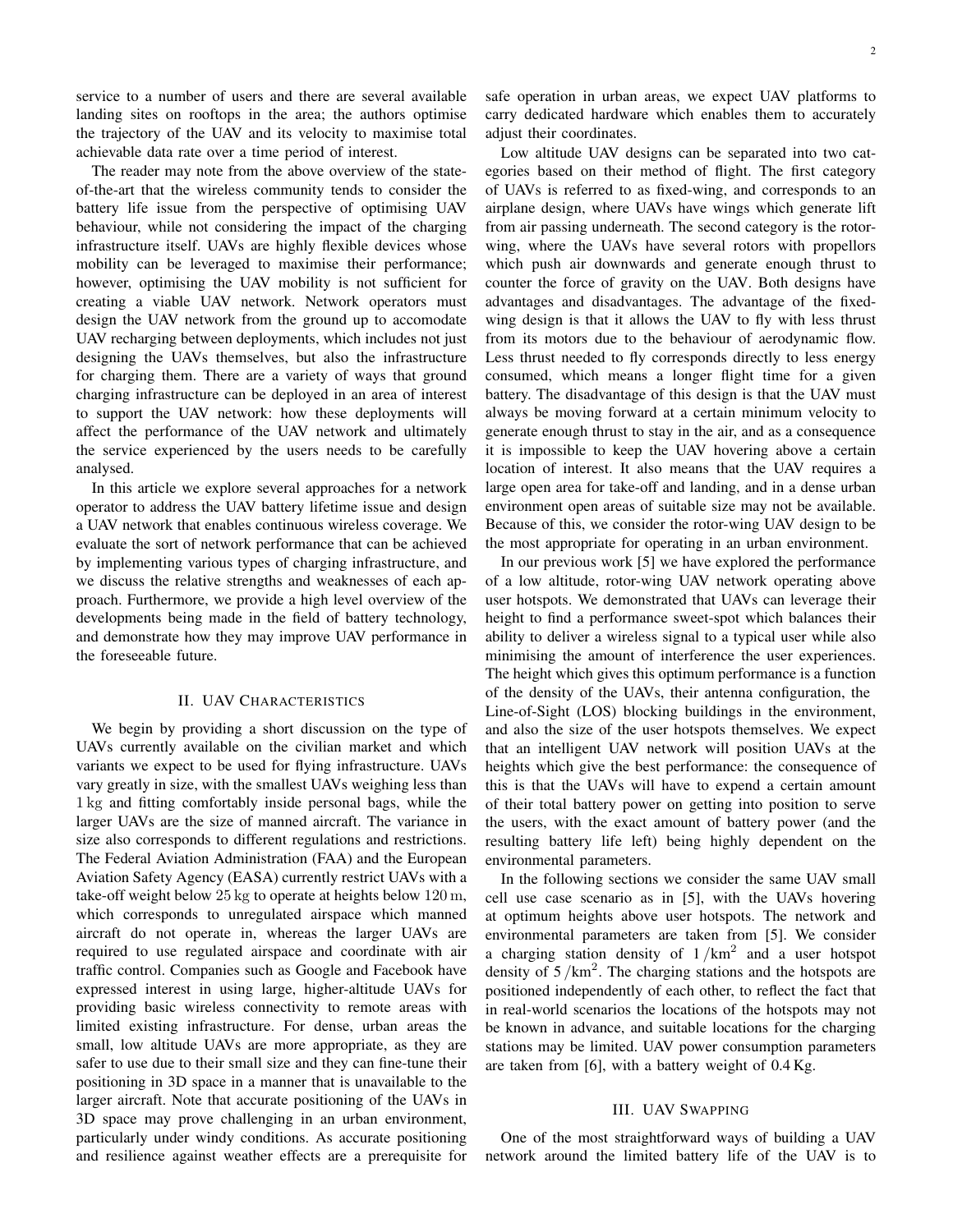

Fig. 1. Proposed UAV battery management solutions: (a) cycling through multiple UAVs to cover a hotspot; (b) hotswapping batteries of a single UAV covering a hotspot; (c) using lasers to wirelessly power a UAV.

sequentially switch out low-power UAVs with ones that are fully charged, as depicted in Fig. 1(a). In this scenario, for each UAV that is operating above a user hotspot there are several other UAVs being charged at a charging station, waiting to be deployed. When the first UAV must return to its charging station to recharge it will be replaced by a second UAV, which in turn will be replaced by a third, and so on, until the first UAV is fully charged at the charging station and is ready to be deployed again. By having a sufficiently large number of backup UAVs and by timing their deployments such that one UAV hands over its hotspot seamlessly to another UAV the network can provide continuous, uninterrupted service to an area.

The number of backup UAVs that must be kept in a state of readiness for a given hotspot will be determined by UAV "downtime", that is, the length of time the UAV will need to travel back to its charging station, recharge, and return to the hotspot. The longer the recharge time, the more UAVs are needed to substitute it before it can deploy again. In Fig. 2 we demonstrate the number of backup UAVs that are needed, on average, for a given operating UAV as a function of the UAV recharging power and the speed that the UAVs move at. If we consider commercially-available UAVs today



Fig. 2. Average number of UAV backups that are needed for each UAV, as a function of UAV speed and the charger power.

as two backup UAVs for each operating UAV in the network to ensure continuous coverage. The figure clearly shows that developing new battery charging technologies to enable faster energy transfer and reduce charging time is needed to reduce the number of backup UAVs and make the UAV network more affordable. Note that the UAV horizontal velocity does not appear to have a significant impact on the number of backups: a higher velocity allows UAVs to spend less time on travel; however, it also consumes more battery power [6].

## IV. BATTERY HOTSWAPPING

The majority of high-end UAVs nowadays are designed with external battery packs that can be detached from the UAV, thus enabling fast swapping of batteries by the UAV operator. Certain high-end models even carry two external batteries, both for safety reasons and to enable battery hotswapping. Battery hotswapping is when a UAV battery is replaced without the UAV being powered off, which allows it to return to its regular operation the moment the new battery is in place. The drawback of battery hotswapping is that it currently requires a human operator to carry out the mechanical operation of detaching the depleted battery and inserting a new one into the UAV. This introduces human labour into what may otherwise be an automated network. To address this, researchers have explored the concept of automated battery swapping stations, where robotic actuators are used to switch out batteries. The authors of [7] demonstrate a working prototype of such a station, showing how a UAV can automatically land into the charging station and have its battery swapped out within 60 seconds.

To demonstrate the benefits of this setup we consider the scenario depicted in Fig. 1(b). A UAV provides service above a user hotspot until its battery is depleted and it must return to its charging station. There, its battery is hotswapped with a backup battery and it returns to its hotspot, while its previous battery is charged up. Instead of having several backup UAVs we have several backup batteries, which reduces the cost of the infrastructure; however, because we only have one UAV per hotspot the hotspot will not be serviced for the length of time it takes the UAV to move to its charging station, hotswap its battery, and return back. Fig. 3 shows the duration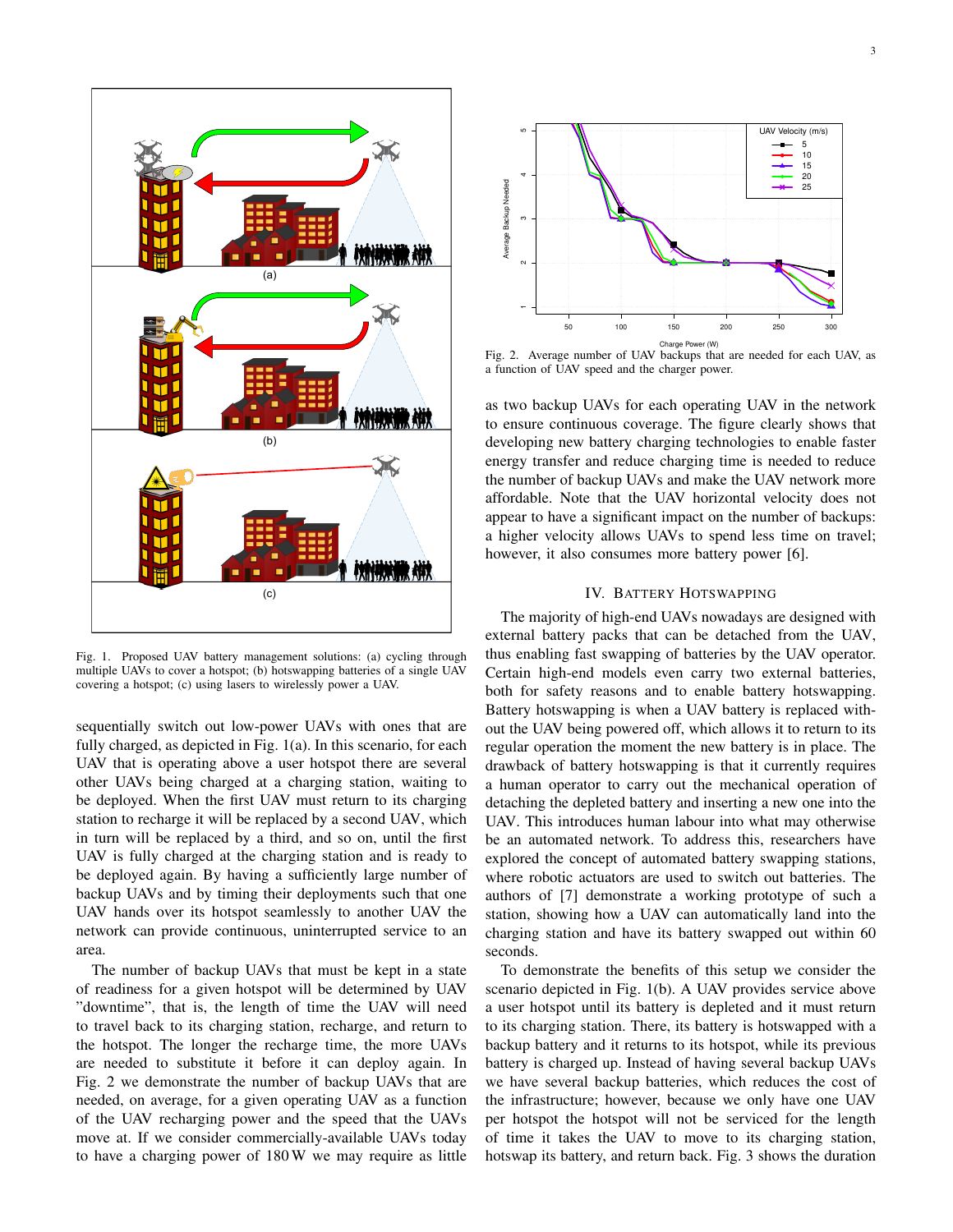

Fig. 3. Total UAV downtime under battery hotswapping, as a function of charging station density and UAV horizontal velocity.

of this downtime, as a function of horizontal UAV velocity and density of charging stations per unit area, assuming the hotswap procedure takes 60 seconds as in [7]. We can see that the total downtime will last less than 3 minutes for the majority of the UAV velocities. The 3 minutes of downtime (as per Fig. 3) may be accepable if the hotspot corresponds to regular user data traffic; for emergencies or other scenarios where the data is time-critical the operator may wish to have a backup UAV available, as in the previous section.

#### V. WIRELESS POWER TRANSFER

Battery hotswapping appears to be a viable solution to the limited UAV battery life. However, it still requires UAVs to regularly move between their serving location and a charging station, which reduces the operating efficiency of the network. An alternative approach is to wirelessly transfer power to the UAVs. A variety of techniques for wirelessly transferring power to a UAV have been researched. These can be roughly separated into two categories: electromagnetic field (EMF) charging and non-EMF charging. EMF charging refers to using electro-magnetic fields to transfer energy, using magnetic induction or similar. These techniques work across a very short range (in the order of centimeters) and are incapable of transferring sufficient energy quickly enough to compensate for the energy consumption of the airborne UAV. Non-EMF refers to using photo-voltaic (PV) cells to charge UAVs, using power sources such as solar radiation. Fig. 3. Total UAV consider the state of the state of the UAV to land the UAV to land the UAV total consider the UAV total consider the UAV total consider the UAV total consider the UAV total consider the UAV total conside

Solar power has been considered for a variety of applications, including for use in UAVs. Typically, solar-powered UAVs operate at very large altitudes in the order of tens of kilometers, as solar power generation is the most effective at larger altitudes; however, there has been some interest in applying solar power to small, low-altitude UAVs like the sort discussed in this paper. In [8] the authors present a prototype quadcopter UAV which carries a PV cell array. The authors report that the UAV is capable of staying airborne for 1-2 hours (depending on weather and payload weight), as harvesting solar power allows the UAV to offset some of the power consumed by the motors. Power consumption exceeds the power generation, so the UAV still relies on a battery supply



Fig. 4. Energy consumed and produced by a solar-powered UAV, as a function of the PV panel area and the solar incidence angle  $\theta$ .

UAV can replenish its battery supply using solar power it no longer has to land at dedicated charging stations, which gives the network more flexibility in how it operates. Note that the prototype UAV presented in [8] has a length and width of two meters; the large size may limit its ability to safely land outside of dedicated sites.

Using the UAV design parameters given in [8] we investigate the impact of the PV cell area on the UAV performance. Fig. 4 demonstrates that increasing the cell area increases the generated power, but the additional weight of the cells also increases the power consumption of the motors. We observe that the PV cells are incapable of generating sufficient power to drive the motors even when the PV cells are perfectly aligned with the sun, which means that the UAV batteries will always experience a net drain. Note that Fig. 4 presents an optimistic set of results, as we consider ideal weather conditions, while also assuming that the weight of the UAV airframe and motors does not increase with the increasing PV cell size.

As an alternative to solar power, we consider the case where the PV cells have energy beamed to them using lasers. The company Lasermotive has demonstrated a working prototype of a UAV which can remain in the air indefinitely using a kilowatt laser which transmits a beam of energy at a specially designed PV panel on the UAV [9], [10]. The difficulty with using lasers for energy transmission is that the lasers require an unobstructed LOS to the UAV to be able to reach it with their beam. In an urban environment with buildings of varying heights it may be difficult to guarantee a LOS link between a given UAV and its laser transmitter.

We explore the viability of radiative power transfer via lasers in the scenario depicted in Fig. 1(c). We assume a number of laser transmitters are mounted on rooftops in a city. A UAV deployed above a hotspot will attempt to establish a LOS link to the nearest transmitter and have the transmitter beam power to it. The expression for the energy propagation of the laser beam is given in [10], interested readers can refer to the given work for more information on laser power modelling. The beam is assumed to be deactivated if there is a LOS obstruction for safety reasons, with the LOS blockage modelled as in [5].

In Fig. 5 we plot the probability that the UAV will receive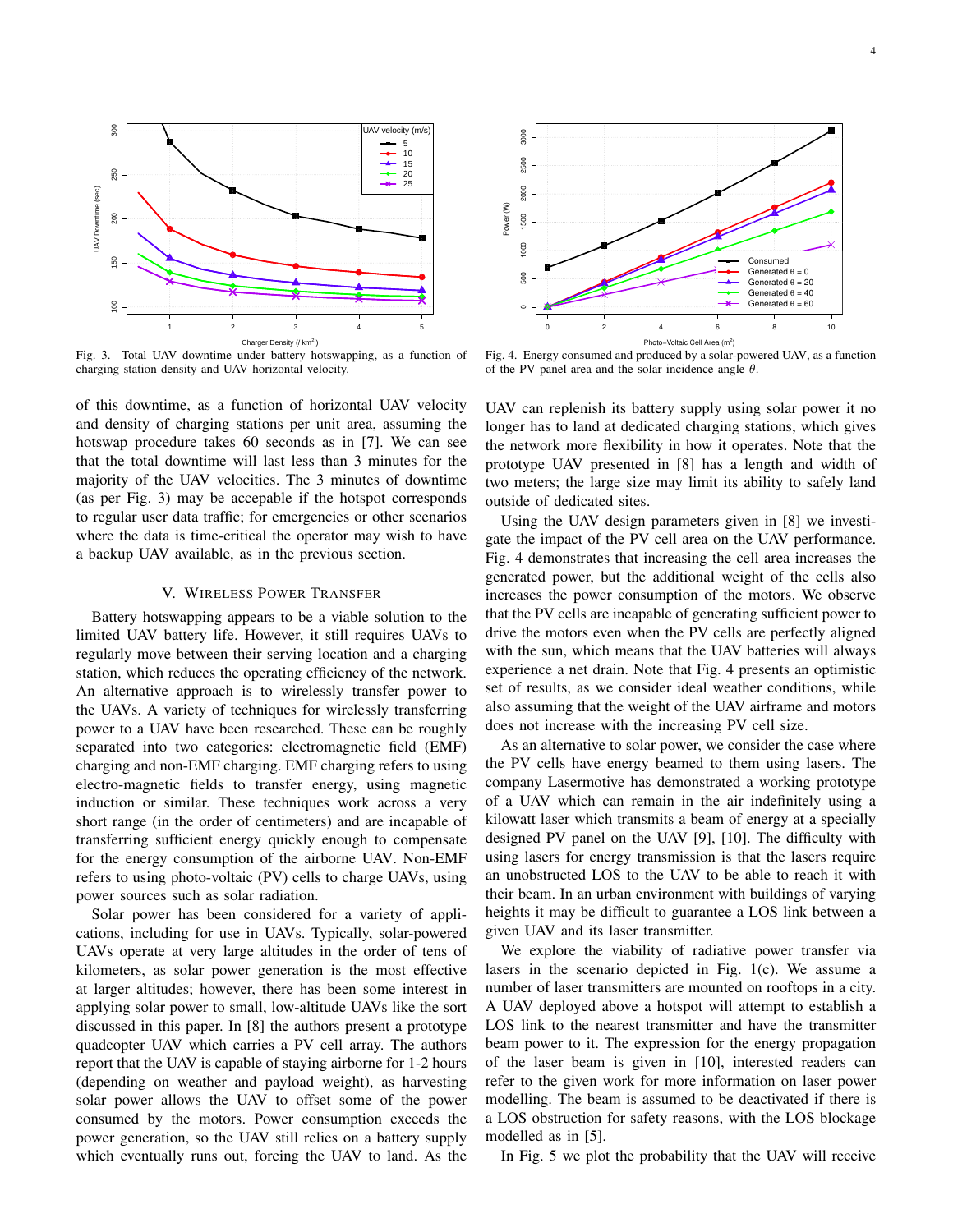

Fig. 5. Probability that a UAV hovering above a hotspot can be successfully charged by the nearest laser transmitter to it, as a function of laser density, given a laser height above ground of 30 m

sufficient power from the laser beam to negate its power consumption (and thus remain in the air indefinitely), for varying densities of the laser transmitters. As the figure shows, the probability will depend significantly on how high the UAV is above ground, with greater heights making it more likely that the UAV can be wirelessly charged. The issue is that relying on wireless charging for the UAV therefore limits the heights that the UAV can operate at. Furthermore, the current legal height limit for UAVs in Europe and the USA is approximately 120 m which, according to our results, will not allow for guaranteed wireless charging unless the laser transmitter density is very high or the transmitters are positioned high above ground. Another issue with the laser transmitter is that it can only power a single UAV at a time, as it has to mechanically steer its laser beam towards the UAV. This limits the number of laser-powered UAVs that can be deployed in an area, as each UAV has to have its own dedicated laser transmitter when operational. Using laser transmitters to wirelessly power UAVs may be a good solution for UAVs that operate at higher altitudes than those currently envisioned by aviation authorities; however, for low-altitude UAVs operating in built-up areas it may not be the most practical solution. Fig. 5. Postolitis olived in the research of the research discussed in the research of the research of the research of the research of the research of the research of the research of the research of the research of the r

#### VI. BATTERY ENERGY DENSITY IMPROVEMENTS

Battery technology continues to advance at a steady pace, spurred on by the demand for greater energy density from the consumer electronics and electrical vehicle sectors. This improvement affects the cost of battery manufacture, the safety of the materials used, and the energy density of the batteries. Given that UAVs are significantly affected by their limited flight time we are particularly interested in the battery energy density, and how its improvement will improve the performance of the UAV network.

The authors of [11] suggest that historical improvement of battery energy density can be approximated as a steady 3% performance increase per year, which the authors point out is far too slow to satisfy the demands of the new, emerging technologies. Current commercially available UAVs use lithium-ion batteries with an energy density in the order of



Fig. 6. Simulated UAV operating time for different battery types.

lithium-ion batteries may have their energy density improved by 20-30% within the next 5 years, reaching a performance ceiling by around 2025. So-called solid state batteries which use solid electrolytes are expected to contribute to this performance growth. Three battery technologies on the horizon that promise an improvement in energy density are the hydrogen fuel cell, the lithium-sulfur battery and the lithium-air battery, with a theoretical energy density of approximately 490Wh/kg [13], 500Wh/kg [14] and 1, 300Wh/kg [15], respectively. Unfortunately, these technologies have drawbacks which delay their adoption and commercialisation. There are concerns with the safety of both hydrogen fuel cells and lithium-sulfur batteries, while lithium-air batteries are known to be very vulnerable to exposure to the outside environment. Because of these drawbacks it is difficult to provide a reliable estimate on the dates when the new batteries may be adopted into UAV networks and the real-world performance these batteries will have. In Fig. 6 we aggregate the published findings to show the predicted operating time of UAVs in the coming years. A conservative estimate following the 3% annual performance increase suggests that UAVs may be able to fly in the order of 40 minutes by 2030 if hydrogen fuel, lithium-sulfur or lithiumair batteries are not commercialised by then. If they are, UAVs may be able to operate in the air for 1-2 hours at a time without needing a recharge in the not-too-distant future.

### VII. CONCLUSION & DISCUSSION

In this article we investigated several UAV recharging architectures that an operator may implement into a cellular network to enable the continuous use of UAVs as access points for small cells. Each of the architectures have their own strengths and weaknesses which were analysed numerically. UAV swapping can provide continuous coverage of hotspots, with the drawback of requiring backup UAVs, thus being potentially expensive. Battery hotswapping reduces the number of required UAVs, but forces the network to experience periods of downtime during which the UAVs recharge. Solar power can extend the operating time of UAVs, but currently does not appear capable of ensuring continuous flight for the multi-rotor UAVs under investigation. This may improve in time as the efficiency of PV cells and electric motors improves, and the weight of UAV materials decreases. Laser power, meanwhile,